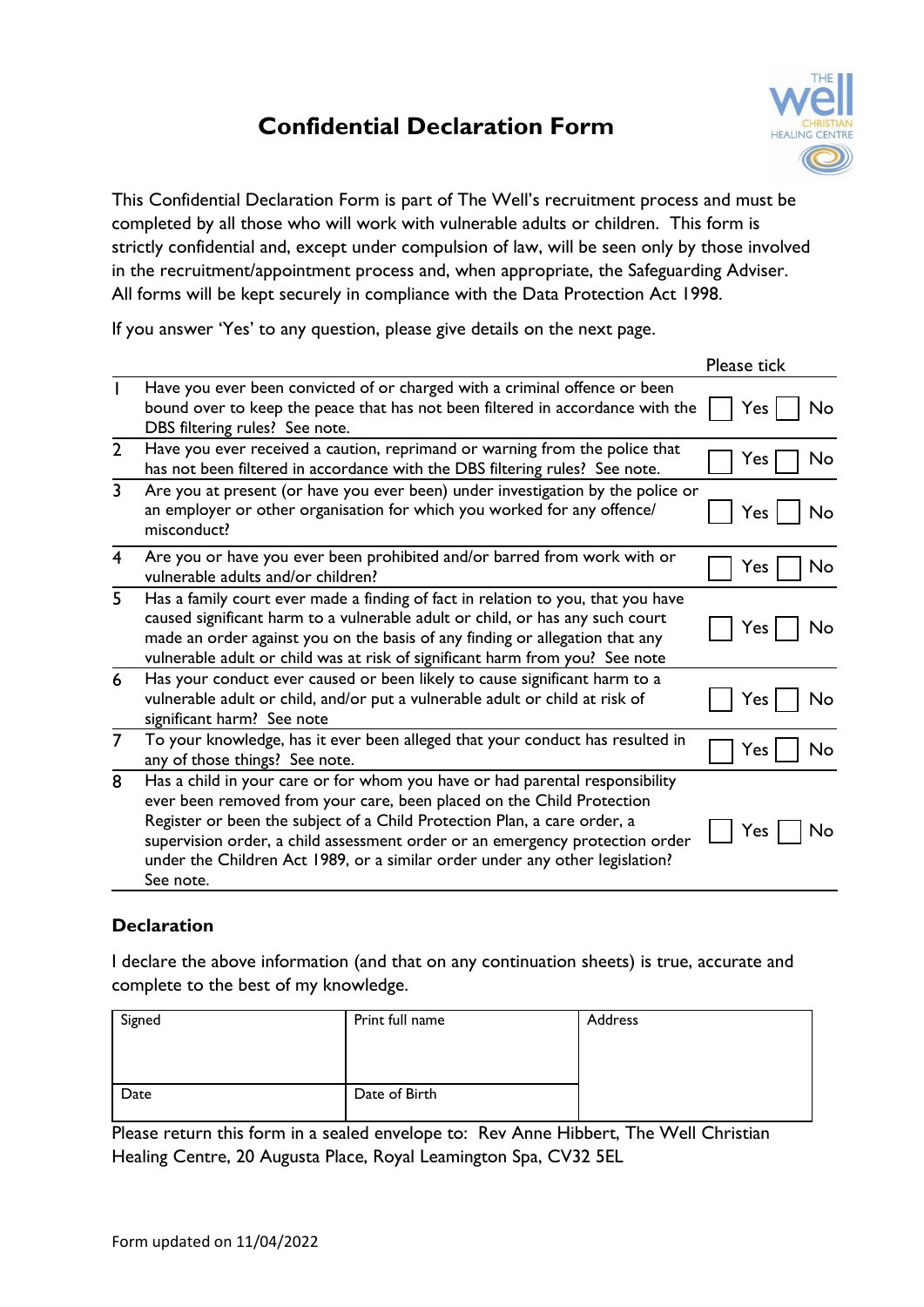### **Continuation sheet**

**If you answered 'Yes' to any question on the previous page, please give details below – identifying the question number.**